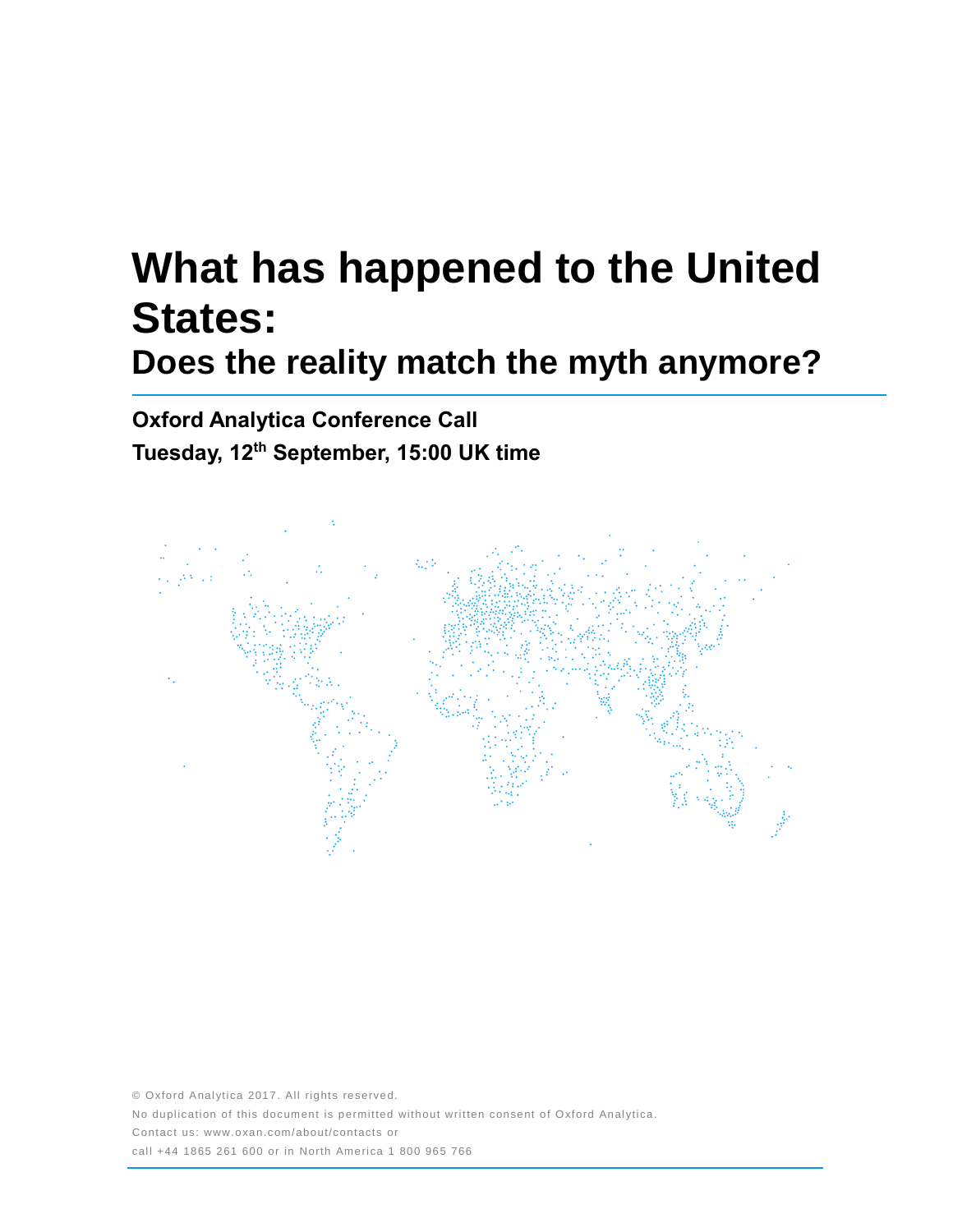

## **What has happened to the United States: Does the reality match the myth anymore?**

The world has never seen a US presidency the like of Donald Trump's.

The insurgent candidate has become the anti-system president. Only eight months into office, he still confounds and concerns allies and adversaries alike.

But is Trump an aberration or the harbinger of presidencies to come – an outlier or a turning point, and not just in US politics but the very notion of America.

The United States is not bound like other nations by blood, culture or language, but a construct built on notions of the rule of law, individual equality and liberty, and the belief that, with enterprise and hard work, any citizen can make their tomorrow better than today.

All those tenets are being challenged.

The political and financial systems seem broken, trust in civil society's institutions from elected political office to the fourth estate is at a low ebb, and the once unthinkable proposition that democracy is at risk in the United States is now a subject of discussion.

Join us on our next conference call on **Tuesday, September 12 at 3pm Oxford time**/10 am EDT, as we take a broad and ambitious sweep of the US economy, politics and Washington's international role to take the measure of what America stands for today.

Does the reality match the myth anymore? And if not, why not.

But we shall also look forward.

If America is all about second acts, what do the new United States and American exceptionalism v2.0 look like in an age of rapid and disruptive technological, economic and demographic change, identity and celebrity politics; and institutional fragmentation and distrust; when social media is pervasive, economic nationalism on the march with populism in the vanguard, and the international challenge from China, Russia and a host of regional powers is rising.

Share your thoughts and put your questions on all of this to three of Oxford Analytica's expert senior advisors.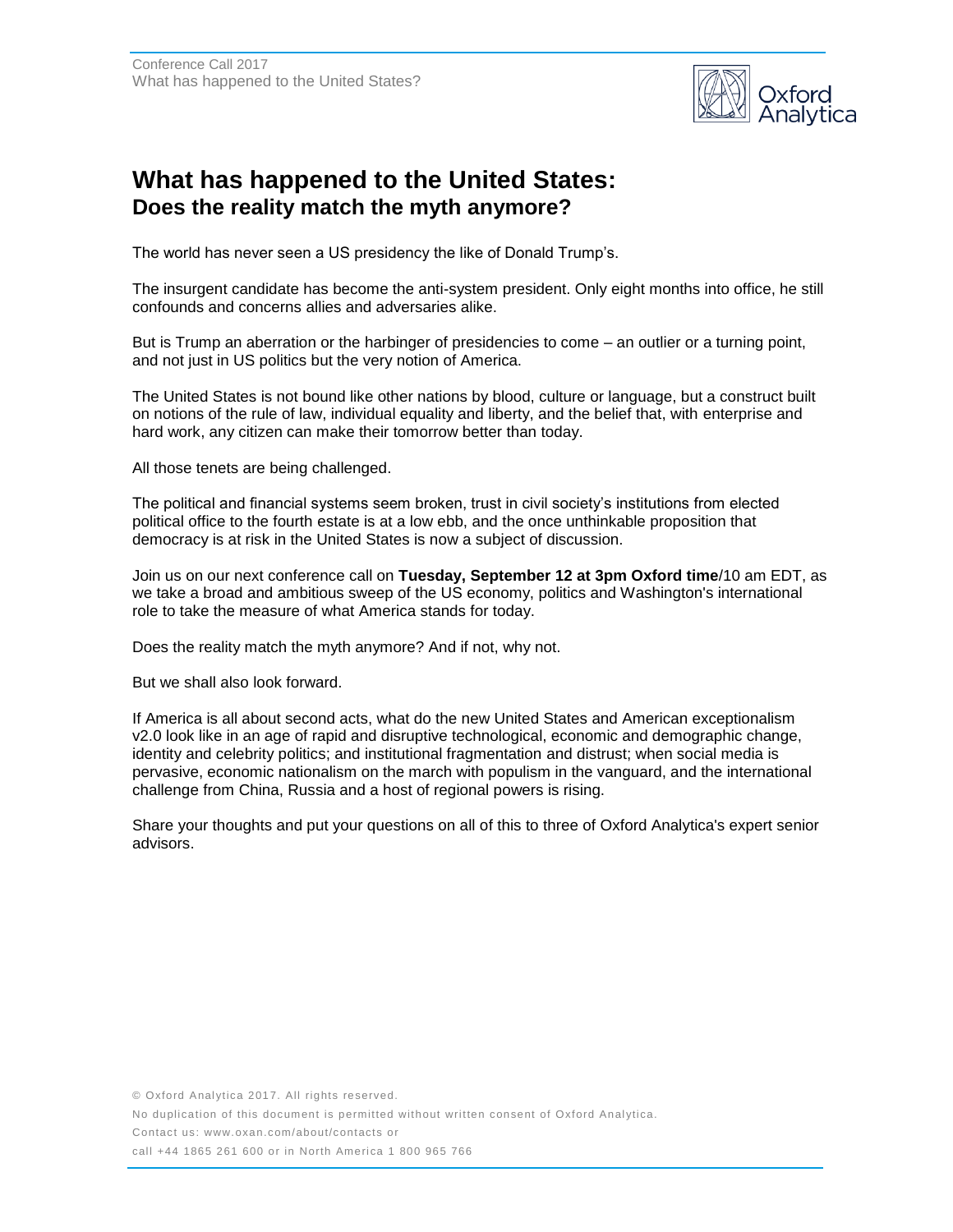

## Chair

## **Paul Maidment, Director of Analysis and Managing Editor, Oxford Analytica**

Paul Maidment joined Oxford Analytica in December 2014 as the Director of Analysis and Managing Editor of the Oxford Analytica Daily Brief.

He is an award-wining journalist who founded the New York-based digital editorial consultancy Bystander Media in 2010. A pioneer in combining digital and print journalism, he was previously Editor o[f Forbes.com](http://forbes.com/) and Executive Editor of Forbes, transforming a magazine website into the leading online destination for business, finance and up-scale lifestyle. Before joining Forbes in 2001, Paul was the founding Editor of the Financial Times' award-winning web site [FT.com](http://ft.com/) and Assistant Editor of the newspaper. His early career as an editor and foreign correspondent encompassed The Economist, the Asian Wall Street Journal and the BBC in the U.K. the U.S. and Asia — a depth of journalistic experience and breadth of media that gives him a unique perspective on the changes transforming publishing and the world economy. Paul was inducted into the Digital Hall of Fame in New York in 2010.

## **Panellists**

### **Professor Desmond King, Andrew W Mellon Professor of American Government, University of Oxford**

Desmond is the Andrew W. Mellon Professor of American Government at the University of Oxford. He is one of the world's leading experts on US government and politics. He is the author of nineteen books including Obama at the Crossroads (2012), The Unsustainable American State (2010) and The Liberty of Strangers (2005). His most recent book is about the Federal Reserve's response to the 2008 crisis – Fed Power: How Finance Wins (2016). He has received several awards and has been elected a Fellow of many learned societies including the British Academy, the Royal Irish Academy, the Academia Europaea, the Royal Historical Society and the American Academy of Arts and Sciences.

#### **Trevor McCrisken, Associate Professor of Politics & International Studies, University of Warwick**

Has conducted advisory work for various international agencies, including the OECD, the UN Conference on Trade and Development and UNICEF. Research interests include financial and trade linkages between industrial and developing countries, macroeconomics of Latin America, conflict and reconstruction, and the history of economic thought.